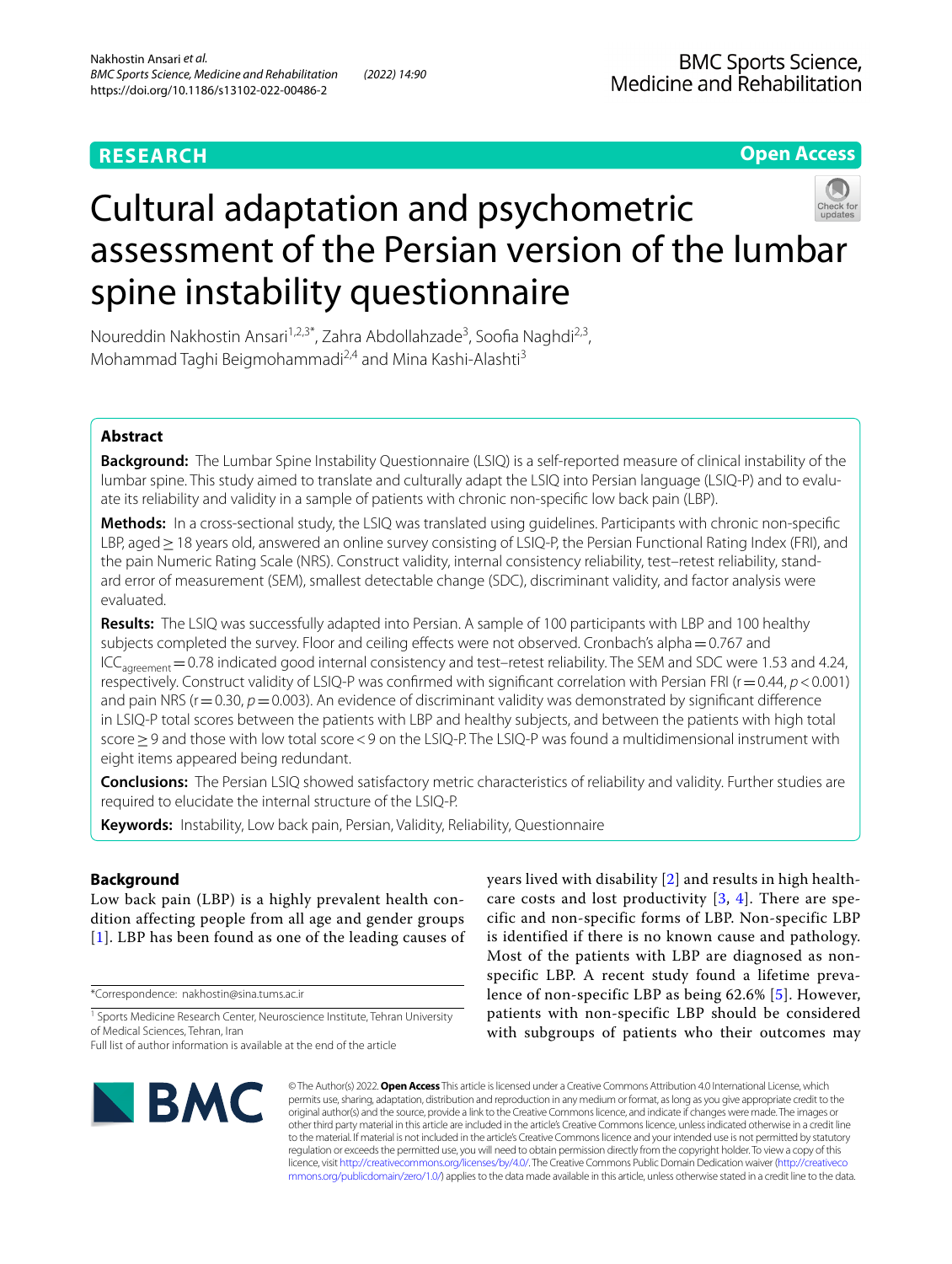differ in response to interventions [[6](#page-6-5), [7\]](#page-6-6). Patients with lumbar spine instability (LSI) are a known subgroup of chronic LBP population [[8\]](#page-6-7). Lumbar spine instability is prevalent in patients with LBP. A study found 57% of patients with LBP had radiographic instability [\[9\]](#page-6-8). Clinically, patients with LSI have lost the ability of their spine to maintain the movement patterns under physiological loads [[10](#page-6-9)]. The identification of LBP patients with LSI using valid and reliable tools is essential to apply timely physical therapy interventions to prevent structural damages to spine.

Radiographic examination is an objective measure for identifying patients with LSI. However, access to the radiography equipment, time and cost to administer it, and radiation exposure limit its utility for routine use in the clinics  $[11]$  $[11]$ . There are numerous clinical tests for use in clinical practice to diagnose the LSI. However, a systematic review to evaluate the clinical tests found limitations in their diagnostic accuracy and validity [[12](#page-6-11)]. Questionnaires are widely used in the clinics and research. Although numerous health related questionnaires have been developed to measure pain and dysfunction in patients with LBP, specific questionnaires particularly for LSI is scarce. Selfreported questionnaires have beneficial for use in the clinics. They do not require specific skills to administer, can be used as adjuncts for diagnosis, can help to measure the treatment effects, and are helpful where there is shortage of equipment.

It is important to diagnose patients with LSI in the clinics using useful instruments. Lumbar Spine Instability Questionnaire (LSIQ) is a measure developed as a self-reported instrument of clinical instability in patients with LBP  $[13-15]$  $[13-15]$  $[13-15]$ . The LSIQ has been previously used in the context of clinical investigations and showed acceptable metric characteristics with ability to predict the responses of LBP patients to motor control exercises  $[14, 15]$  $[14, 15]$  $[14, 15]$ . A study to evaluate the clinimetric characteristics of LSIQ in 107 patients with chronic non-specific LBP showed adequate test–retest reliability and one-dimensional construct validity [[16\]](#page-6-15). The LSIQ has been culturally adapted into several languages of Thai [[17](#page-6-16), [18\]](#page-6-17), Brazilian Portuguese [[19](#page-6-18)], and Swedish [[20\]](#page-7-0). There is no tool in Persian language to identify patients with LSI. Therefore, the aim of the present study was to culturally adapt the LSIQ into Persian language and evaluate the reliability and validity in patients with chronic non-specific LBP.

We in particular considered floor and ceiling effects, internal consistency reliability, test–retest reliability, absolute reliability measures, construct validity, and factor analysis.

## **Methods**

## **Study design**

The present study followed a cross-sectional design. The approval of study protocol was obtained from the Review Board, Sports Medicine Research Center, and the Ethics Committee of the Neuroscience Institute, Tehran University of Medical Sciences (Code: IR.TUMS.VCR.REC.1397.1032). The written informed consent was obtained from patients.

#### **Translation and cultural adaption**

The standard methodology involving the forward and backward translation, expert panel review, and pilottesting was followed as used previously [[21,](#page-7-1) [22](#page-7-2)]. Briefy, translation into Persian language was performed by two bilingual individuals. Another two independent translators back translated the synthesized version into English. Expert panel reviewed the all documents and approved it for pilot testing. Expert panel included three physiotherapists experienced in the musculoskeletal disorders including LBP, an experienced methodologist in the feld of cultural adaptation and validation of health questionnaires, and four translators. Thirty patients with chronic LBP participated in the pilot test of pre-fnal Persian LSIQ. Patients found no problem with the content and understanding of the items. The expert panel then fnalized the Persian LSIQ (LSIQ-P) for psychometric evaluation.

## **Psychometric assessment of the fnal Persian LSIQ** *Participants*

Patients with chronic non-specifc LBP (duration for  $\geq$  3 months), aged  $\geq$  18 years old who were able to read and write Persian fuently were included, otherwise were excluded.

This study included 100 patients with chronic LBP and 100 neurologically healthy subjects without LBP according to the guideline  $[23]$  $[23]$  $[23]$ . Fifty patients with LBP were considered for test–retest reliability.

## *Procedure*

The subjects were recruited from May to September 2020 in Iran via the Internet. The online survey was adopted due to the COVID-19 pandemic condition. The link to participate in the study was provided using messages on health and public groups of Telegram and WhatsApp. The message had described the study aims and criteria for participating in the study. Eligible subjects were invited to click on the study link and view the questionnaires. Before participating in the study, the subjects were given information on the study aims and eligibility criteria. If eligible, they were asked to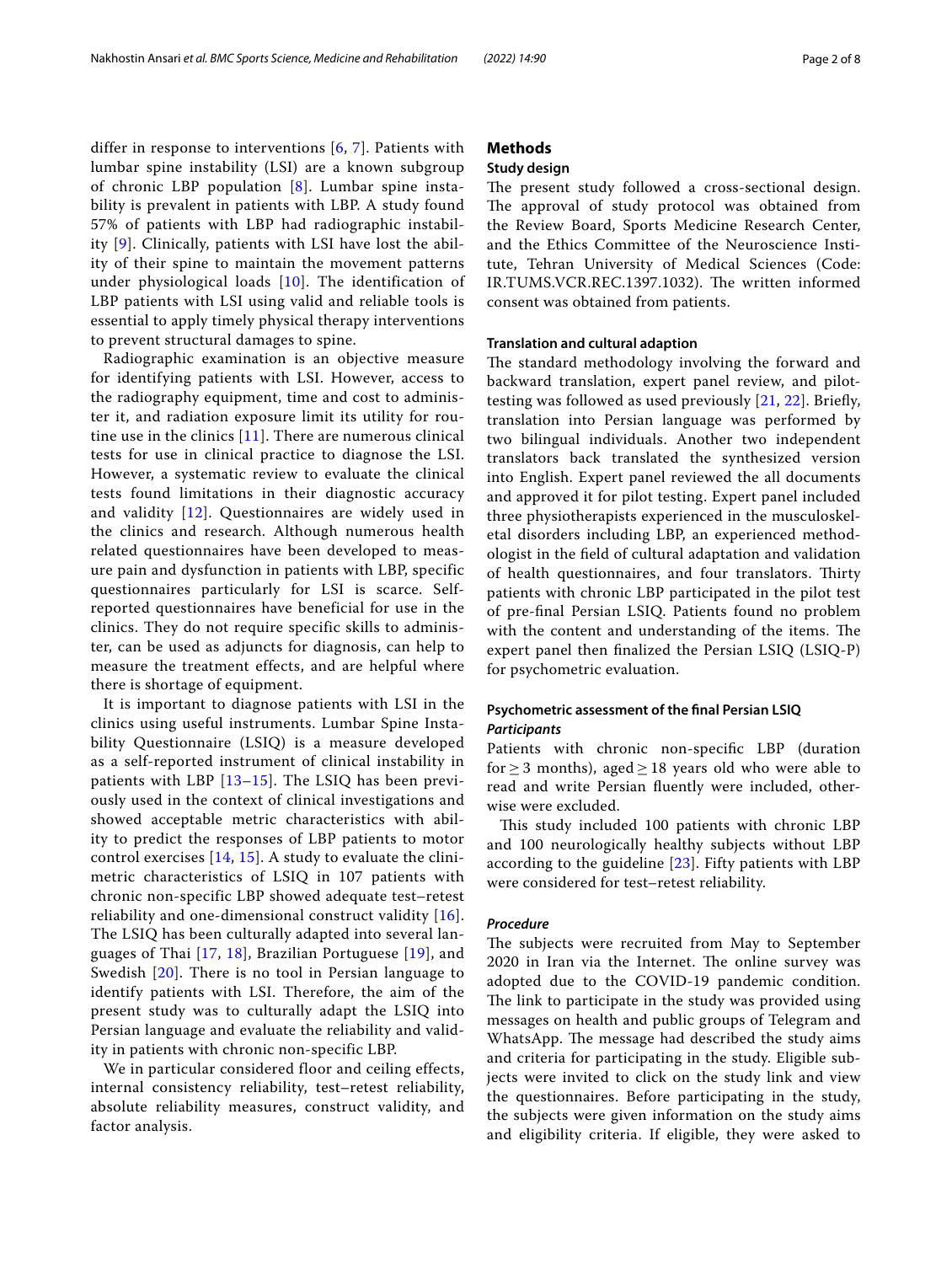tick the consent box before being allowed to fll up the questionnaires. If unwilling to participate in the study, they were automatically signed out of the page and thus the process was discontinued. Eligible and willing participants were asked to answer demographic questions including gender, age, and duration of LBP. Patients with LBP were requested to provide the E-mail address, if interested, for test–retest phase of the study. Patients completed the LSIQ-P, Persian Functional Rating Index (FRI) [[21\]](#page-7-1), and the pain numerical rating scale (NRS) for construct validity  $[24]$  $[24]$ . We hypothesized a significant moderate correlation between the LSIQ-P and the Persian FRI as well as NRS. For test–retest reliability, the patients completed the LSIQ-P after  $\,$  7 days. The healthy individuals completed the Persian LSIQ questionnaire only on the test phase of the study. The questionnaires administered via the Internet have been found to be reliable [\[25](#page-7-5)].

### **Measures**

## *Lumbar spine instability questionnaire*

The LSIQ is a 15-item self-reported questionnaire designed to measure the instability of the spine. The LSIQ items ask about the history of trauma/injury, frequency of pain, pain relief on movement, activities associated with pain, need spine movement, duration of symptoms, and fear of moving the spine  $[13]$  $[13]$ . The LSIQ total score ranges from 0 to 15 points and higher scores indicate greater spine instability [\[15](#page-6-13)].

#### *Functional rating index*

The FRI is a 10-item, self-reported measure of pain and function developed for assessing disability in patients with LBP or neck pain  $[26]$  $[26]$ . The FRI uses a five-point scale to rate each item from "0" (no pain/no dysfunction) to "4" (severe pain/disability). The total score ranges from 0% (no pain/disability) to 100% (severe pain/disability). The FRI has been validated into Persian language in patients with LBP [[21\]](#page-7-1) as well as neck pain [\[27\]](#page-7-7).

## *Numerical rating index*

The self-reported NRS was used to quantify the pain intensity from "0" (no pain) to "10" (worst possible pain)  $[24, 28]$  $[24, 28]$  $[24, 28]$  $[24, 28]$ . The patients were asked to indicate a number correspondent to their pain intensity. The NRS is a reliable and valid scale for measuring pain intensity [\[29](#page-7-9)].

## **Statistical analysis**

The percentage of patients with a minimum and maximum total score was calculated to determine the floor and ceiling effects;  $\geq$  15% was indicated significant. The Cronbach's α was used to determine the internal consistency reliability. The Cronbach's  $\alpha$  of at least 0.7 was considered acceptable. Corrected item-total correlation was used to examine the internal construct validity. The cut-off for Item-total correlation was set at > 0.40 [[30,](#page-7-10) [31](#page-7-11)]. The intraclass correlation coefficient (ICC<sub>agreement</sub>, twoway random efects model, single measure, and absolute agreement defnition) was used to determine the test– retest reliability; the values  $\geq$  0.7 was considered acceptable. ICC values were interpreted good  $(>0.75)$ , moderate  $(0.75-0.50)$ , and poor  $(0.50)$   $[32]$ . The standard error of measurement (SEM,  $\sigma\sqrt{1-ICC}$ ) and the smallest detectable change (SDC,  $1.96 \times \sqrt{2 \times \text{SEM}}$ ) were calculated as absolute reliability measures. Pearson/Spearman correlation coefficients were used to determine the construct validity of the LSIQ by associating it to the FRI and NRS. A priori hypothesis was set with positive and moderate correlations between the LSIQ-P and the comparator instruments. The coefficients were interpreted as low  $(0.3)$ , moderate  $(0.3-0.6)$  and high  $(0.6)$  [\[23,](#page-7-3) [33](#page-7-13)]. The independent t test was used to analyze the discriminant validity with patients with LBP and healthy subjects. Mann Whitney U Test was used to analyze the groups of patients with LBP based on the suggested cut-of score of  $\geq$  9 on LSIQ [[15](#page-6-13)]. It was assumed that the Persian LSIQ is able to discriminate the patients with a higher LSIQ score from those with low score. A principal component analysis with varimax rotation was applied to analyze the factor structure of the LSIQ-P and to determine the possible components of LSIQ-P. The Kaiser-Meyer-Olkin (KMO) of sampling adequacy and the Bartlett's test of sphericity for appropriateness of correlation matrix were calculated. The eigenvalues  $>1$ , the scree plot, and the variance >  $10\%$  [\[34\]](#page-7-14) were applied to determine the number of factors. SPSS software (version 25, SPSS Inc., Chicago, IL) was used to analyze the data.

## **Results**

A total of 100 patients with LBP (80 women, 20 men) with a mean age of 36.8 years (SD 11.22) and LBP duration of 41.5 (SD 58.7) months participated in the present study. Eighty and eight patients with LBP had $\geq$  12 years education. The LSIQ-P total score was not statistically signifcant between men and women (mean diference: 0.69,  $t=0.84$ ,  $p=0.4$ ).

There was no problem in the translation process of LSIQ into Persian. Patients responded to all items of LSIQ and thus there was no missing data. Patients commented the questions as being clear and understandable.

There were no significant floor and ceiling effects and the range of LSIQ-P scores were well distributed (Table [1\)](#page-3-0).

Cronbach's alpha was 0.767. Cronbach's alpha, if an item deleted, ranged between 0.741 (question 13) and 0.776 (question 15). The corrected item-total correlation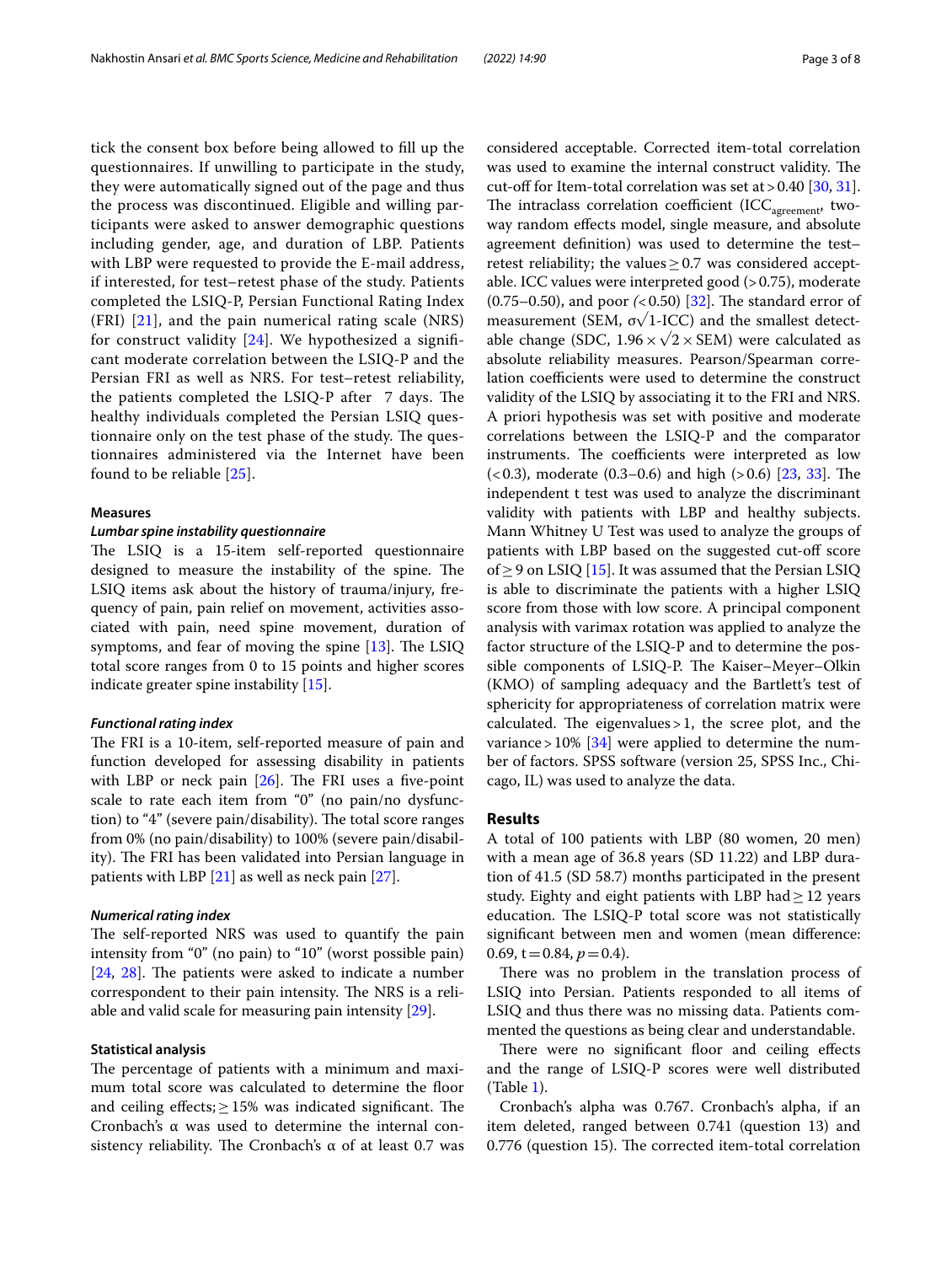<span id="page-3-0"></span>

| Outcomes     | Mean(SD)              | Min-Max      |  |  |
|--------------|-----------------------|--------------|--|--|
| Persian LSIO | 9.60(3.27)            | $2.0 - 15.0$ |  |  |
| Persian FRI  | 13.80(5.86)           | $0.0 - 31.0$ |  |  |
| <b>NRS</b>   | (Median, IOR) 4 (3-5) |              |  |  |

*LSIQ* lumbar spine instability questionnaire, *FRI* functional rating index,

*NRS* numerical rating scale, *SD* standard deviation, *IQR* interquartile range

<span id="page-3-1"></span>**Table 2** Cronbach's α if item deleted and corrected item-total correlation for Persian LSIQ ( $n=100$ )

| LSIO           | Scale mean if Scale<br>item deleted | variance if<br>item deleted | Corrected<br>item-total<br>correlation | Cronbach's α if<br>item deleted |  |
|----------------|-------------------------------------|-----------------------------|----------------------------------------|---------------------------------|--|
| Q1             | 9.03                                | 9.039                       | 0.468                                  | 0.744                           |  |
| Q2             | 9.02                                | 9.333                       | $0.366*$                               | 0.755                           |  |
| Q3             | 8.70                                | 10.253                      | $0.178*$                               | 0.767                           |  |
| Q4             | 9.12                                | 9.177                       | 0.413                                  | 0.750                           |  |
| Q <sub>5</sub> | 8.86                                | 9.354                       | 0.422                                  | 0.749                           |  |
| Q6             | 8.98                                | 9.131                       | 0.447                                  | 0.747                           |  |
| Q7             | 8.85                                | 9.280                       | 0.459                                  | 0.746                           |  |
| Q8             | 8.74                                | 9.952                       | $0.279*$                               | 0.761                           |  |
| Q9             | 8.72                                | 10.082                      | $0.240*$                               | 0.764                           |  |
| Q10            | 9.10                                | 9.000                       | 0.476                                  | 0.743                           |  |
| Q11            | 8.90                                | 9.424                       | $0.371*$                               | 0.754                           |  |
| Q12            | 8.96                                | 9.291                       | $0.395*$                               | 0.752                           |  |
| Q13            | 8.92                                | 9.044                       | 0.505                                  | 0.741                           |  |
| Q14            | 9.14                                | 9.394                       | $0.339*$                               | 0.757                           |  |
| Q15            | 9.36                                | 10.213                      | $0.106*$                               | 0.776                           |  |

\*Item-total correlation<0.4

for 8 Items of LSIQ-P were  $< 0.40$  (Table [2](#page-3-1)) and when deleted the Cronbach's alpha for internal consistency of LSIQ-P (71 items) was 0.727 ( $n = 100$ ).

Test–retest reliability for the LSIQ-P showed an ICC<sub>agreement</sub> of 0.78 (95% CI: 0.64–0.87),  $p$  < 0.001). The absolute reliability measures of SEM and the SDC were calculated 1.53 and 4.24 for the LSIQ-P, respectively.

The Pearson correlation analysis for construct validity demonstrated a signifcant correlation between the LSIQ-P and the Persian FRI  $(r=0.44, p<0.001)$ . The Spearman correlation coefficient between the LSIQ-P and the NRS was  $0.30 (p = 0.003)$ .

For discriminant validity, the data from the patients in test phase of the study were analyzed with those of healthy subjects ( $n=100$ ; 70 female; mean $\pm$ SD age  $30.7 \pm 9.9$  years; range 18–60.0; education 87 subjects had $\geq$ 12 years). Independent t test revealed significant diference of the LSIQ scores between patients with LBP  $(13.80 \pm 5.86)$  and healthy subjects  $(2.13 \pm 1.85)$  $(t=19.88, df=156.58, p<0.001)$ . The differences between patients with LSIQ-P scores  $\geq$  9 (11.68  $\pm$  2.02) and those with <9  $(6.21 \pm 1.68)$  was statistically significant  $(Z = -8.41, p < 0.001)$ .

The Kaisere Meyere Olkin (KMO) (KMO=0.70) and the Bartlett's test of sphericity (Chi-Square 294.03, df 105, *p*<0.001) indicated the sampling adequacy and appropriateness of the correlation matrix. Factor analysis extracted 6 components, which explains 65.08% of the total variance. However, the frst two factors had the eigenvalues>1 and variance>10% explaining 35.43% of the total variance (Table  $3$ , Fig. [1](#page-4-1)).

Exploratory factor analysis with varimax rotation and deleting 8 items with item-total correlation  $< 0.4$ extracted one component with items 1, 4–7, 10, and 13 that explained 38.13% of variance (eigenvalues =  $2.67$ ). Component matrix of remaining 7 items indicated factor loadings between 0.552 (item 10) and 0.664 (item 13). Factor loadings for items 4–7 were 0.626, 0.622, 0.647, 0.628, respectively, and factor loading for item 10 was 0.552.

## **Discussion**

This study translated and culturally adapted the LSIQ into Persian language and provided a reliable and valid measure in line with a study that used the original English version [\[16](#page-6-15)], and with recent studies of Swedish [\[20](#page-7-0)], Thai  $[17, 18]$  $[17, 18]$  $[17, 18]$  $[17, 18]$  and Brazilian-Portuguese  $[19]$  $[19]$ . The present study found sound psychometric properties on the various reliability and validity metrics of LSIQ-P supporting it as a useful questionnaire for assessing patients with LBP.

Patients responded to all items of the LSIQ-P. The responding to all items indicates that the patients were able to understand and complete the LSIQ-P easily. This finding reflects the applicability and feasibility of the LSIQ-P. This is in line with the Original English and translated versions of the LSIQ [[16](#page-6-15), [17,](#page-6-16) [19](#page-6-18), [20\]](#page-7-0).

Floor or ceiling effects were not detected for the LSIQ-P. This finding is in line with previous studies on the original and adapted versions of LSIQ  $[15, 19, 20]$  $[15, 19, 20]$  $[15, 19, 20]$  $[15, 19, 20]$  $[15, 19, 20]$  $[15, 19, 20]$ . The lack of floor or ceiling effects in the current study may reflects the LSIQ-P responsiveness. Nevertheless, a study on the responsiveness of LSIQ-P is required in a clinical context with interventions to confrm its responsiveness.

In the present study, the internal consistency reliability was 0.767 and exceeded the acceptable cut-of score of 0.7 in line with the Brazilian-Portuguese version [[19\]](#page-6-18) that reported good internal consistency reliability  $(\alpha=0.790)$ . The corrected item-total correlation in the present study did not exceed the cut-off value of 0.40  $[31]$  $[31]$  for all LSIQ-P items. The corrected item-total correlation to examine the internal structure of a test defnes the association between an item with the total score. Low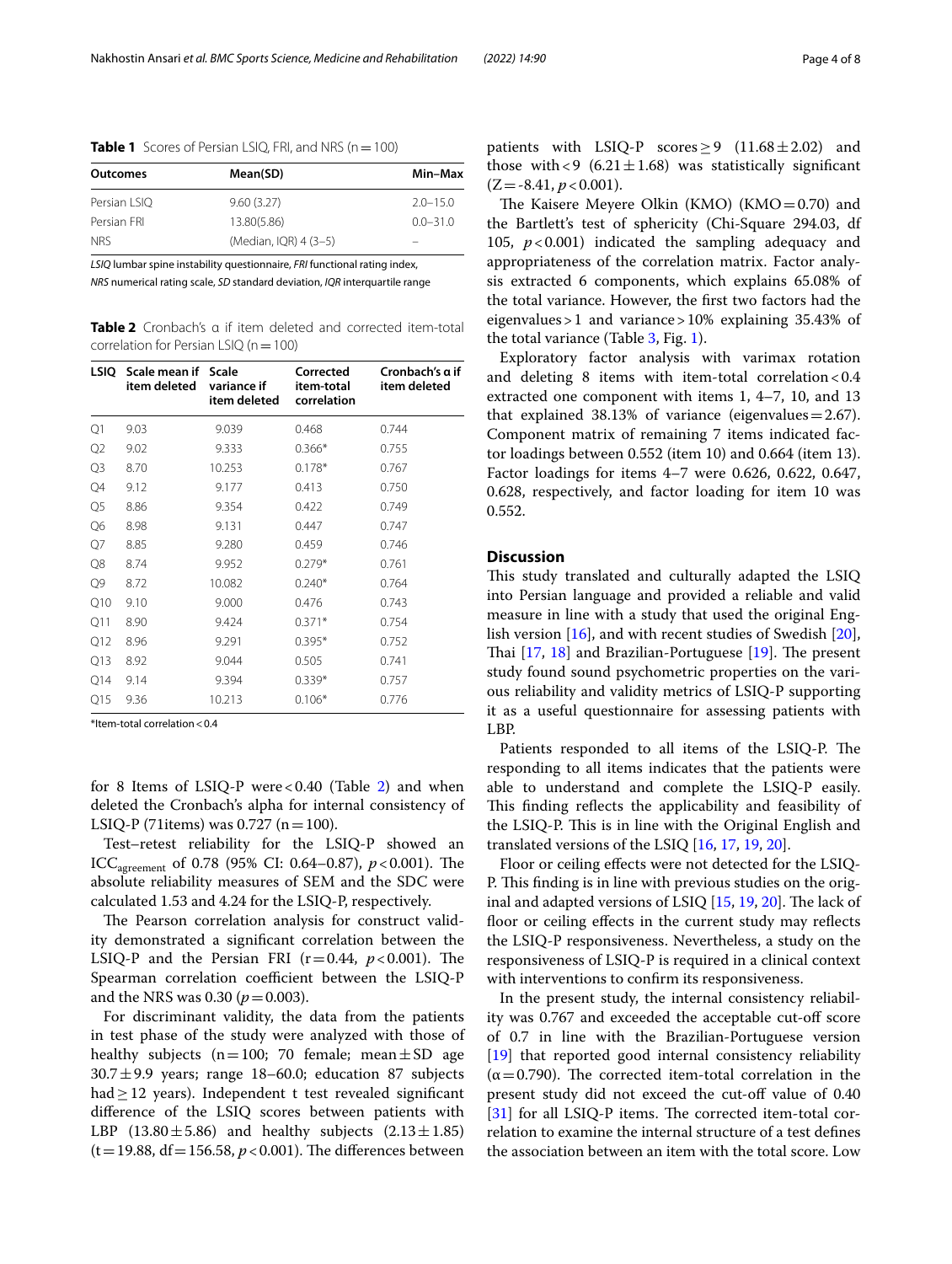| Item           | <b>Description</b>                                                                                               | Component |                |             |       |          |       |  |
|----------------|------------------------------------------------------------------------------------------------------------------|-----------|----------------|-------------|-------|----------|-------|--|
|                |                                                                                                                  |           | $\overline{2}$ | 3           | 4     | 5        | 6     |  |
| Q1             | I feel like my back is going to "give way" or "give out" on me                                                   |           | 0.719          |             |       |          |       |  |
| Q <sub>2</sub> | I feel the need to frequently pop my back                                                                        |           |                | 0.659       |       |          |       |  |
| Q <sub>3</sub> | I have frequent bouts or episodes of symptoms                                                                    |           |                |             |       |          | 0.912 |  |
| Q4             | In the past my back catches or locks when I twist or bend my spine                                               |           | 0.478          |             |       | $-0.529$ |       |  |
| Q <sub>5</sub> | I experience pain when I change positions (e.g., sit to stand or stand to sit)                                   |           |                | 0.465       |       | $-0.413$ |       |  |
| Q <sub>6</sub> | When I bend forward it hurts, but returning to standing is usually worse                                         | 0.659     |                | 0.449       |       |          |       |  |
| O7             | My pain increases with quick, unexpected, or mild movements                                                      | 0.778     |                |             |       |          |       |  |
| Q8             | I have difficulty sitting without a back support (such as a chair) and feel better with a<br>supportive backrest |           |                |             | 0.856 |          |       |  |
| O9             | My pain is usually worse with prolonged or static positions                                                      |           |                |             |       | 0.787    |       |  |
| Q10            | It seems like my condition is getting worse over time (e.g., shorter intervals between<br>bouts)                 |           |                | 0.491 0.522 |       |          |       |  |
| Q11            | I have had this problem for a long time                                                                          |           | 0.426          |             |       | 0.433    |       |  |
| Q12            | I get temporary pain relief with a back brace or corset                                                          | 0.595     |                |             |       |          |       |  |
| Q13            | I have many occasions when I get muscle spasms in the back                                                       | 0.568     | 0.447          |             |       |          |       |  |
| Q14            | I am sometimes fearful to move because of my pain                                                                |           | 0.728          |             |       |          |       |  |
| Q15            | I have had a back injury or trauma in the past                                                                   |           |                | 0.648       |       |          |       |  |
| Eigenvalue     |                                                                                                                  | 3.643     | 1.672          | 1.198       | 1.150 | 1.086    | 1.013 |  |
| % of Variance  |                                                                                                                  | 24.285    | 11 147         | 7.985       | 7.667 | 7.238    | 6.754 |  |

## <span id="page-4-0"></span>**Table 3** Rotated component matrix with extraction method of Principal Component Analysis and Varimax rotation method



<span id="page-4-1"></span>corrected item-total correlation found in this study suggests that the consistency between an item and the other items in the LSIQ-P was not adequate to consider it as

a one-dimensional measure. The previous studies with the English LSIQ found Cronbach's alpha which were lower than acceptable boundary value (0.69, [\[15\]](#page-6-13); 0.63,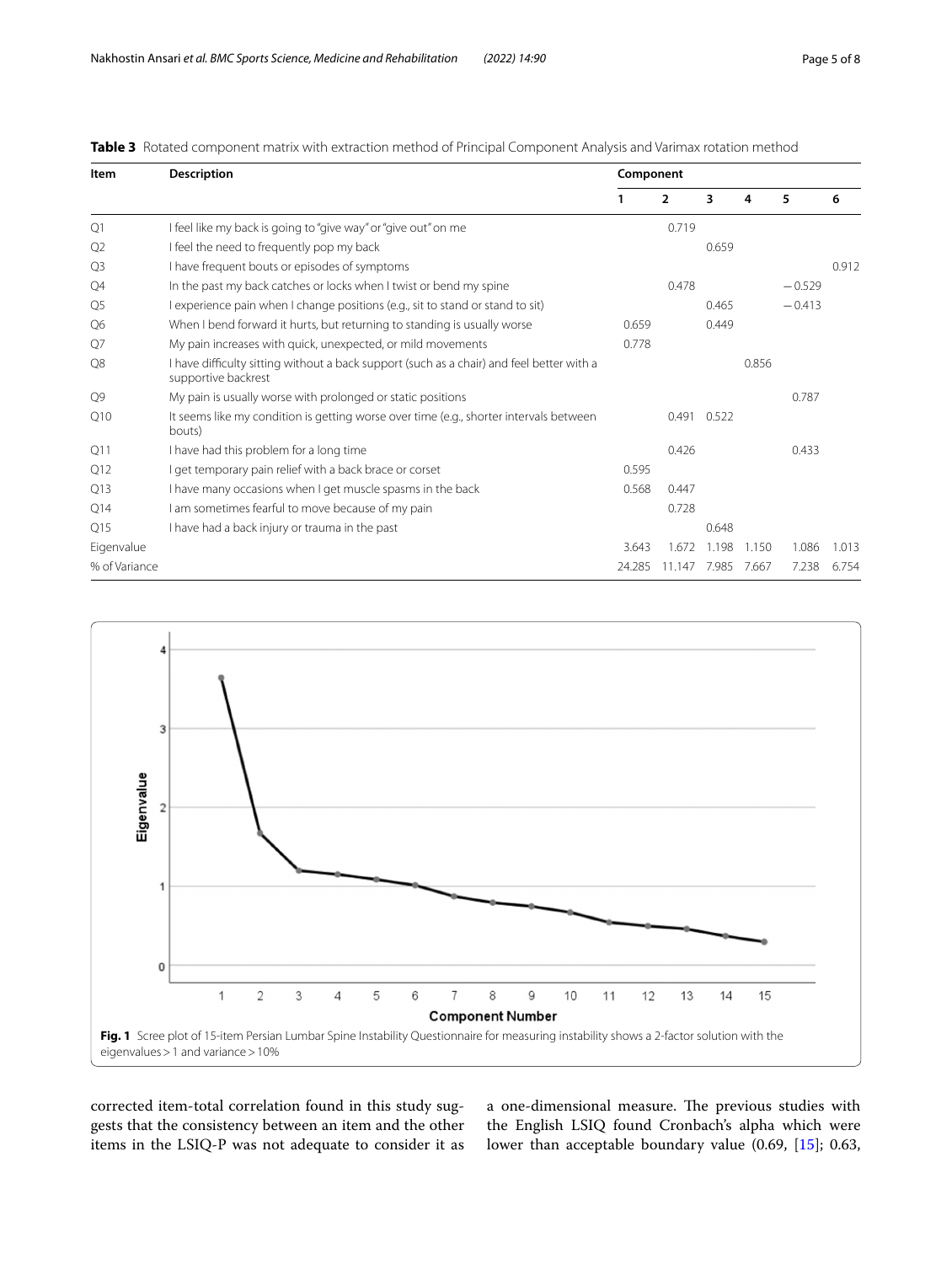[[16\]](#page-6-15)). Moreover, the alpha for the Swedish version did not reach the recommended threshold ( $α = 0.64$ , [\[20\]](#page-7-0)). Altogether, these fndings may indicate that the construct of the LSIQ is not homogenous and is comprised of different latent constructs. The LSIQ, in fact, includes items asking general questions on LBP as well as items on lumbar clinical instability. This implies an uncertainty in unidimensionality of the LSIQ in measuring only the construct of clinical instability.

Test–retest reliability for the LSIQ-P total score was excellent (ICC  $0.78$ ) [\[35\]](#page-7-15). This finding is in line with those reported for the Swedish (ICC=0.94,  $[20]$ ), origi-nal English (ICC=0.84) [[16\]](#page-6-15), and Brazilian-Portuguese  $(ICC=0.75)$  [\[19\]](#page-6-18). Test–retest reliability is an important psychometric property of a questionnaire for use in the clinical and research settings as it indicates the questionnaire stability over time. We calculated the ICC<sub>agreement</sub> for test–retest reliability because it takes the systematic error into account [\[36](#page-7-16)].

The SEM and SDC were computed as the agreement measures of reliability. Agreement parameters are important for clinical interpretation of questionnaire scores as they can be applied in all situations used for assessment purposes  $[37]$  $[37]$ . The values of SEM and SDC obtained for an instrument is useful in the clinical context as it will help the clinicians to fnd out how much changes is real after an intervention beyond the measurement error. The low SEM obtained for the LSIQ-P indicates that it is a reliable as well as sensitive for revealing real changes after treatment. The SDC is a better measure than the SEM as it enables the clinicians to judge whether the changes on the LSIQ-P measured for an individual patient pre and post treatment is real. According to the SDC value of 4.24 calculated for LSIQ-P, a total score at least 5 points is needed to be interpreted as real change. Change score of less than  $\leq$  4.24 on the LSIQ-P indicates a measurement error that is not clinically valuable.

This study, as priority hypothesized, found a moderate correlation between the LSIQ-P and the Persian FRI or the NRS that confrms the construct validity of the LSIQ-P. It is in line with fndings from English as well as other language versions of LSIQ that also reported identical moderate correlation coefficient  $[16, 19, 20]$  $[16, 19, 20]$  $[16, 19, 20]$  $[16, 19, 20]$ .

Discriminant validity of the LSIQ-P was assessed by comparing the scores of patients with LBP and those of healthy subjects. The LSIQ scores of patients with LBP were signifcantly worse than those of healthy subjects that support the discriminant validity of the LSIQ-P in distinguishing patients with LBP from healthy subjects.

The LSIQ is hypothesized to distinguish patients with LBP who achieve better outcomes with motor control exercise ( $\geq$ 9 points) and those who respond to graded activity (<9 points) [[15,](#page-6-13) [38\]](#page-7-18). The LSIQ-P demonstrated signifcant diferences between LBP patients with high clinical instability (scores  $9 \geq$ ) and those with low instability (scores<9) that suggests its known-group validity. This finding is in line with the Swedish version  $[20]$  $[20]$  and with previous validity studies of English LSIQ [\[15](#page-6-13), [16](#page-6-15)]. However, a further study with the English LSIQ concluded that more items may be required to enhance its ability to discriminate individuals with high instability from those with low instability  $[38]$  $[38]$  $[38]$ . The Brazilian-Portuguez version of LSIQ is not evaluated for discriminant validity [\[19](#page-6-18)].

The factor analysis of the  $LSIQ-P$  showed that the LSIQ may not be a single factor questionnaire. The corrected item-total correlation analysis revealed that 8 items of the LSIQ-P may be redundant, and it was only with removal of 8 items that a single factor achieved. This finding indicates that 8 items of the LSIQ evaluates diferent constructs confrming the multidimensionality of the LSIQ. While previous studies applied Rasch analysis and reported that the LSIQ is unidimensional measure [[16,](#page-6-15) [38](#page-7-18)], authors found low Person Separation Index value [[38\]](#page-7-18) and several items that were biased by factors other than the instability construct [[16](#page-6-15)]. We did not apply a Rasch analysis to investigate the dimensionality of the LSIQ-P. Future investigation is required to conduct a Rasch analysis of the LSIQ-P to determine the dimensionality. The other language versions of the LSIQ did not evaluate the factor analysis and questionnaire dimensionality.

There are limitations in the present study. First, there is a lack of measure for lumbar spine instability for construct and criterion validity evaluation. We used the pain and function measures of FRI and NRS. Recently, validation investigations of LSIQ used the Roland Morris Disability Questionnaire and the NRS for construct validity [[16](#page-6-15), [19](#page-6-18), [20\]](#page-7-0). Second, the Rasch analysis was not performed in this study. However, we used both exploratory factor analysis and item-total correlation that revealed the LSIQ-P is multidimensional and several items being redundant in line with a previous study [[16](#page-6-15)]. Third, responsiveness study of LSIQ-P is required to determine the threshold value as clinically important change. Fourth, this study recruited subjects online via internet. Thus, we were not able to verify the participants' back pain and lumbar instability. However, people from various cities in Iran participated in this study and responded to all items of the questionnaire. This indicates the generalizability of the study fndings.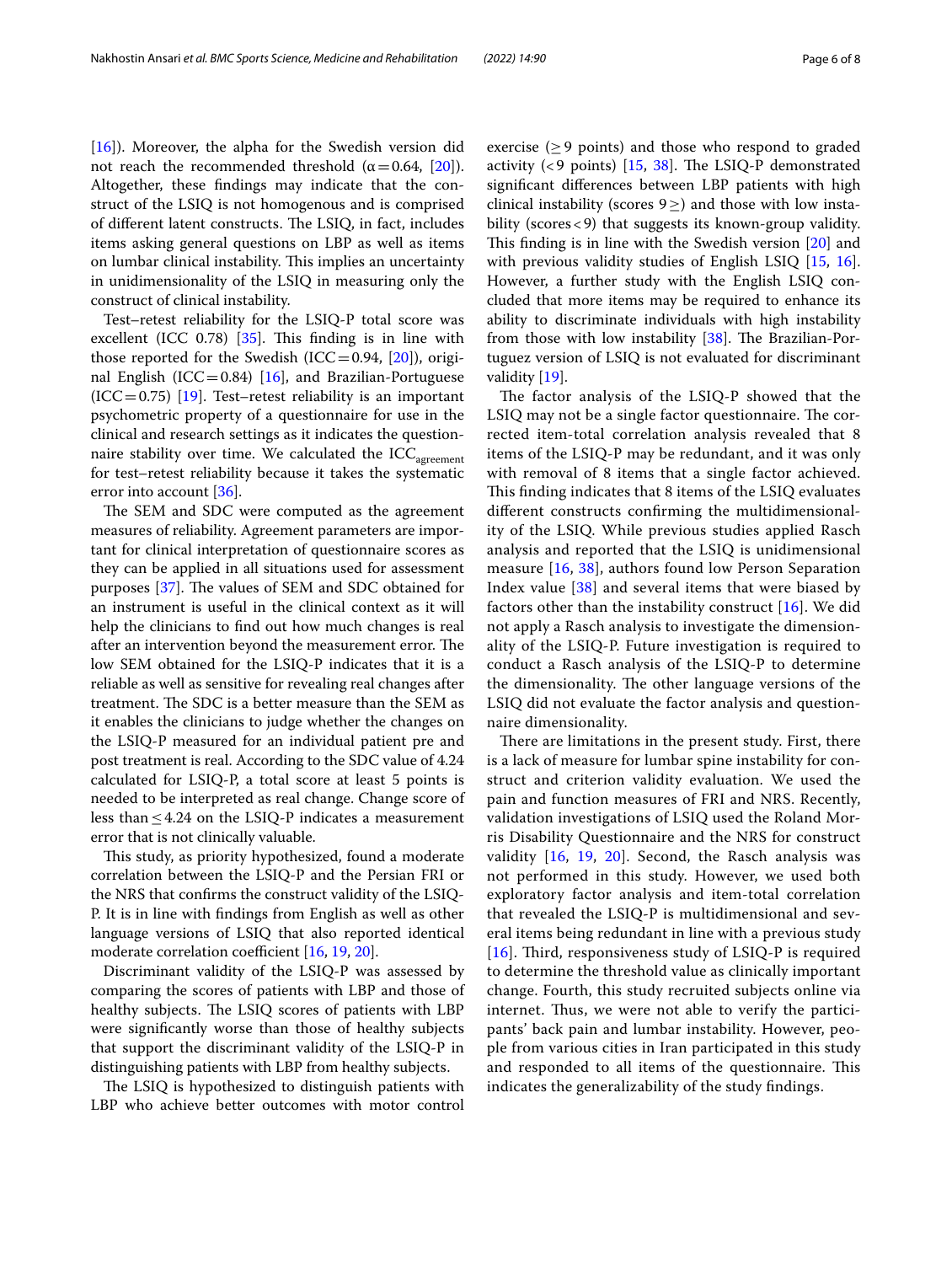## **Conclusion**

The present study provided a reliable and valid metrics for LSIQ-P probably derived from those with LBP and clinical lumbar spine instability. The LSIQ-P may be used for making a clinical assessment of the lumbar spine instability for Persian language context. Factor structure of the LSIQ-P showed that the 8 items of the LSIQ-P are candidates for removal. Future studies are required to elucidate the internal structure and underlying construct of the LSIQ-P.

#### **Abbreviations**

LSIQ: Lumbar spine instability questionnaire; LBP: Low back pain; FRI: Functional rating index; NRS: Numeric rating scale; SEM: Standard error of measure‑ ment; SDC: Smallest detectable change; ICC: Intraclass correlation coefficient.

#### **Acknowledgements**

The authors wish to thank all subjects who participated in this study. We also would like to appreciate the Sports Medicine Research Center, Neuroscience Institute, Tehran University of Medical Sciences for their support.

#### **Author contributions**

NNA and SN contributed to the study's conception and design. Material preparation and data collection were performed by all authors. All statistical analyses were performed by NNA. The frst draft of the manuscript was written by ZA that was reviewed, revised and rewritten for intellectual content by NNA. All authors read, commented, and approved the fnal manuscript.

#### **Funding**

This work was supported by Sports Medicine Research Center, Neuroscience Institute, Tehran University of Medical Sciences (Grant Number: 98-01-53-41294).

#### **Availability of data and materials**

The datasets used and analyzed in this study are available from the corresponding author (NNA) on reasonable request.

#### **Declarations**

#### **Ethics approval and consent to participate**

The study protocol includes human participants and human data, and the study was conducted with the approval of the Review Board, Sports Medicine Research Center, and the Ethics Committee of the Neuroscience Institute, Tehran University of Medical Sciences (Code: IR.TUMS.VCR.REC.1397.1032). Prior to participating in the study, all participants were informed of the study purpose and details of the study procedure and were requested to give their informed consent. All methods were performed in accordance with the relevant guidelines and regulations.

#### **Consent for publication**

Not applicable.

#### **Competing interests**

The authors declare that they have no competing interests.

#### **Author details**

<sup>1</sup> Sports Medicine Research Center, Neuroscience Institute, Tehran University of Medical Sciences, Tehran, Iran. <sup>2</sup> Research Center for War-Affected People, Tehran University of Medical Sciences, Tehran, Iran. <sup>3</sup> Department of Physiotherapy, School of Rehabilitation, Tehran University of Medical Sciences, Tehran, Iran. <sup>4</sup> Department of Anesthesiology and Intensive Care, Imam Khomeini Hospital Complex, Tehran University of Medical Sciences, Tehran, Iran.

#### Received: 15 March 2022 Accepted: 17 May 2022 Published online: 19 May 2022

#### **References**

- <span id="page-6-0"></span>1. Stuber KJ, Smith DL. Chiropractic treatment of pregnancy-related low back pain: a systematic review of the evidence. J Manip Physiol Ther. 2008;31:447–54.<https://doi.org/10.1016/j.jmpt.2008.06.009>.
- <span id="page-6-1"></span>2. Vos T, Abajobir AA, Abate KH, Abbafati C, Abbas KM, et al. Global, regional, and national incidence, prevalence, and years lived with disability for 328 diseases and injuries for 195 countries, 1990–2016: a systematic analysis for the global burden of disease study 2016. Lancet. 2017;390:1211–59. [https://doi.org/10.1016/S0140-6736\(17\)32154-2](https://doi.org/10.1016/S0140-6736(17)32154-2).
- <span id="page-6-2"></span>3. Dagenais S, Caro J, Haldeman S. A systematic review of low back pain cost of illness studies in the United States and internationally. Spine J. 2008;8:8–20. [https://doi.org/10.1016/j.spinee.2007.10.005.](https://doi.org/10.1016/j.spinee.2007.10.005)
- <span id="page-6-3"></span>4. Dieleman JL, Cao J, Chapin A, Chen C, Li Z, Liu A, et al. US health care spending by payer and health condition, 1996–2016. JAMA. 2020;323:863–84. <https://doi.org/10.1001/jama.2020.0734>.
- <span id="page-6-4"></span>5. Gonzalez GZ, da Silva T, Avanzi MA, Macedo GT, Alves SS, Indini LS, et al. Low back pain prevalence in Sao Paulo, Brazil: a cross-sectional study. Braz J Phys Ther. 2021;S1413–3555(21):00082–4. [https://doi.org/10.1016/j.](https://doi.org/10.1016/j.bjpt.2021.07.004) [bjpt.2021.07.004.](https://doi.org/10.1016/j.bjpt.2021.07.004)
- <span id="page-6-5"></span>6. Arnbak B, Jensen RK, Manniche C, Hendricks O, Kent P, Jurik AG, et al. Identifcation of subgroups of infammatory and degenerative MRI fndings in the spine and sacroiliac joints: a latent class analysis of 1037 patients with persistent low back pain. Arthritis Res Ther. 2016;18:237. <https://doi.org/10.1186/s13075-016-1131-x>.
- <span id="page-6-6"></span>7. Schäfer A, Hall T, Müller G, Brifa K. Outcomes difer between subgroups of patients with low back and leg pain following neural manual therapy: a prospective cohort study. Eur Spine J. 2011;20:482–90. [https://doi.org/](https://doi.org/10.1007/s00586-010-1632-2) [10.1007/s00586-010-1632-2.](https://doi.org/10.1007/s00586-010-1632-2)
- <span id="page-6-7"></span>8. O'Sullivan PB. Lumbar segmental 'instability': clinical presentation and specifc stabilizing exercise management. Man Ther. 2000;5:2–12. [https://](https://doi.org/10.1054/math.1999.0213) [doi.org/10.1054/math.1999.0213](https://doi.org/10.1054/math.1999.0213).
- <span id="page-6-8"></span>9. Fritz JM, Piva SR, Childs JD. Accuracy of the clinical examination to predict radiographic instability of the lumbar spine. Eur Spine J. 2005;14:743–50. [https://doi.org/10.1007/s00586-004-0803-4.](https://doi.org/10.1007/s00586-004-0803-4)
- <span id="page-6-9"></span>10. Panjabi MM. Clinical spinal instability and low back pain. J Electromyogr Kinesiol. 2003;13:371–9. [https://doi.org/10.1016/s1050-6411\(03\)00044-0](https://doi.org/10.1016/s1050-6411(03)00044-0).
- <span id="page-6-10"></span>11. Damilakis J, Adams JE, Guglielmi G, Link TM. Radiation exposure in x-ray-based imaging techniques used in osteoporosis. Eur Radiol. 2010;20:2707–14. [https://doi.org/10.1007/s00330-010-1845-0.](https://doi.org/10.1007/s00330-010-1845-0)
- <span id="page-6-11"></span>12. Alqarni AM, Schneiders AG, Hendrick PA. Clinical test to diagnose lumbar instability: a systematic review. J Orthop Sports Phys Ther. 2011;41:130– 40. [https://doi.org/10.2519/jospt.2011.3457.](https://doi.org/10.2519/jospt.2011.3457)
- <span id="page-6-12"></span>13. Cook C, Brismee JM, Sizer PS. Subjective and objective descriptors of clinical lumbar spine instability: a Delphi study. Man Ther. 2006;11:11–21. <https://doi.org/10.1016/j.math.2005.01.002>.
- <span id="page-6-14"></span>14. Macedo LG, Latimer J, Maher CG, Hodges PW, McAuley JH, Nicholas MK, et al. Efect of motor control exercises versus graded activity in patients with chronic nonspecifc low back pain: a randomized controlled trial. Phys Ther. 2012;92:363–77. [https://doi.org/10.2522/ptj.20110290.](https://doi.org/10.2522/ptj.20110290)
- <span id="page-6-13"></span>15. Macedo LG, Maher CG, Hancock MJ, Kamper SJ, McAuley JH, Stanton TR, et al. Predicting response to motor control exercises and graded activity for patients with low back pain: preplanned secondary analysis of a randomized controlled trial. Phys Ther. 2014;94:1543–54. [https://doi.org/](https://doi.org/10.2522/ptj.20140014) [10.2522/ptj.20140014](https://doi.org/10.2522/ptj.20140014).
- <span id="page-6-15"></span>16. Saragiotto BT, Maher CG, New CH, Catley M, Hancock MJ, Cook CE, et al. Clinimetric testing of the lumbar spine instability questionnaire. J Orthop Sports Phys Ther. 2018;48:915–22. [https://doi.org/10.2519/jospt.2018.](https://doi.org/10.2519/jospt.2018.7866) [7866](https://doi.org/10.2519/jospt.2018.7866).
- <span id="page-6-16"></span>17. Chatprem T, Puntumetakul R, Yodchaisarn W, Siritaratiwat W, Boucaut R, Sae-Jung SA. A screening tool for patients with lumbar instability: a content validity and rater reliability of Thai version. J Manip Physiol Ther. 2020;43:515–20.<https://doi.org/10.1016/j.jmpt.2019.04.010>.
- <span id="page-6-17"></span>18. Chatprem T, Puntumetakul R, Boucaut R, Wanpen S, Chatchawan U. A screening tool for patients with lumbar instability: a criteria-related validity of Thai version. Spine. 2020;45:E1431–8. [https://doi.org/10.1097/BRS.](https://doi.org/10.1097/BRS.0000000000003606) [0000000000003606](https://doi.org/10.1097/BRS.0000000000003606).
- <span id="page-6-18"></span>19. Araujo AC, da Cunha Menezes Costa L, de Oliveira CBS, Morelhão PK, de Faria Negrão Filho R, Pinto RZ, et al. Measurement properties of the Brazilian-Portuguese version of the lumbar spine instability questionnaire. Spine. 2016;42:810–4.<https://doi.org/10.1097/BRS.0000000000001977>.